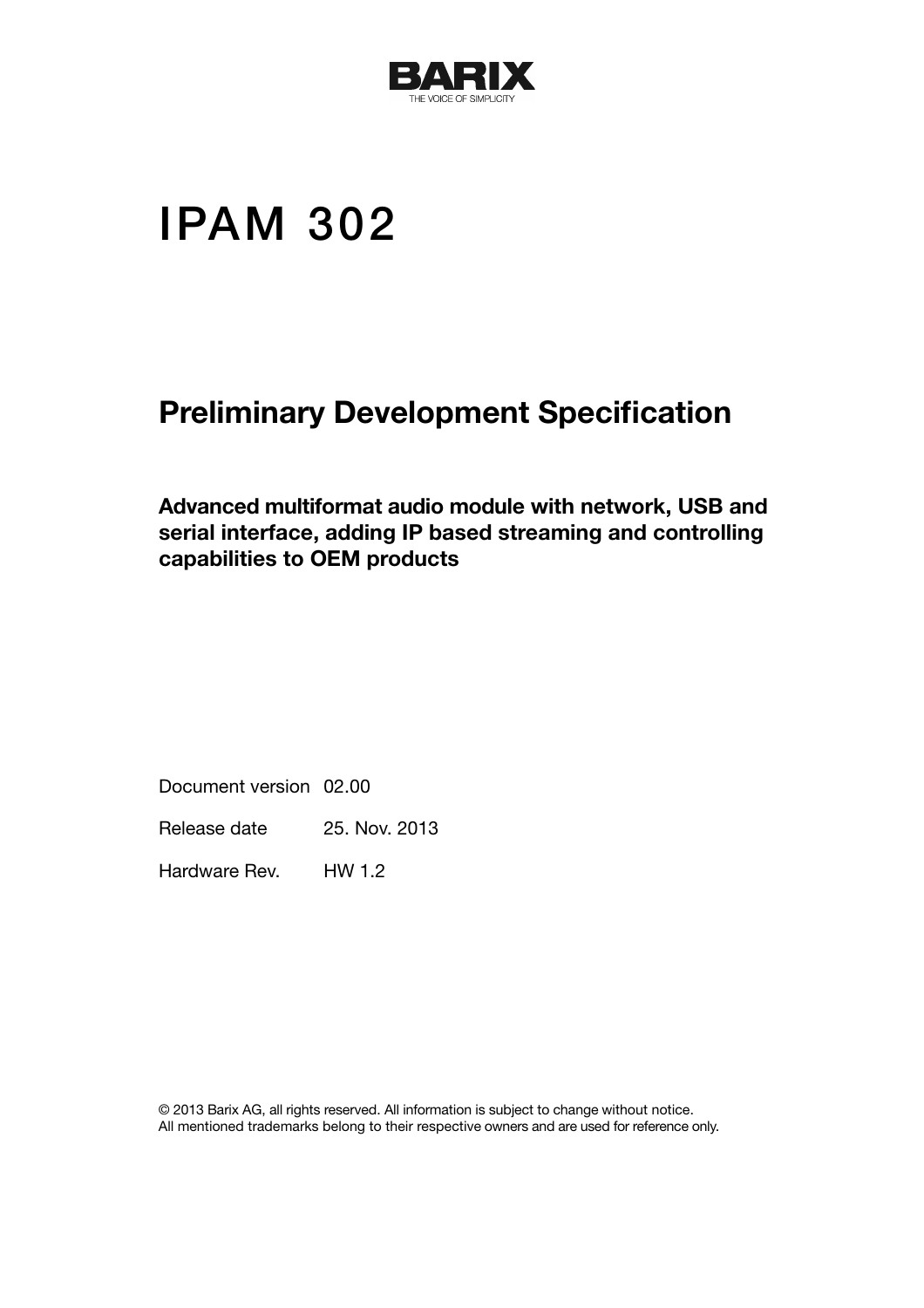## **Table of Contents**

| 1                       |  |
|-------------------------|--|
| 1.1                     |  |
| 1.2                     |  |
| 1.3                     |  |
| 1.4                     |  |
| 1.5                     |  |
| 1.6                     |  |
| $\mathbf{2}$            |  |
| 2.1                     |  |
| 2.2                     |  |
| 2.3                     |  |
| 2.4                     |  |
| 2.5                     |  |
| 2.6                     |  |
| 2.7                     |  |
| 2.8                     |  |
| 3                       |  |
| 3.1                     |  |
| 3.2                     |  |
|                         |  |
|                         |  |
|                         |  |
|                         |  |
| $\overline{\mathbf{4}}$ |  |
| 4.1                     |  |
| 4.2                     |  |
| 5                       |  |
| 5.1                     |  |
| 5.2                     |  |

Table of Contents ii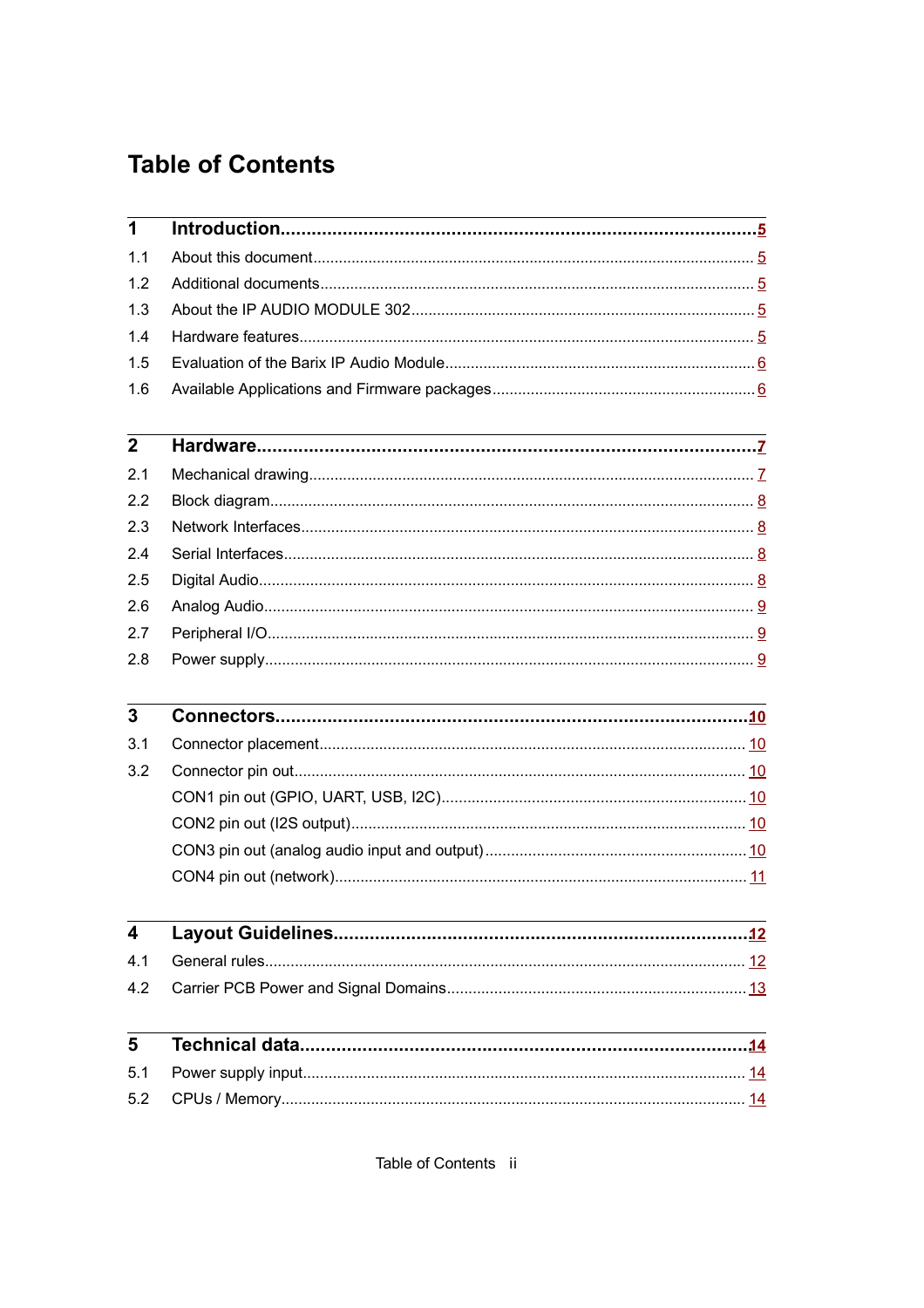| 6    |  |
|------|--|
| 5.10 |  |
| 5.9  |  |
| 5.8  |  |
|      |  |
|      |  |
| 5.7  |  |
|      |  |
|      |  |
|      |  |
|      |  |
|      |  |
| 5.6  |  |
| 5.5  |  |
| 5.4  |  |
| 5.3  |  |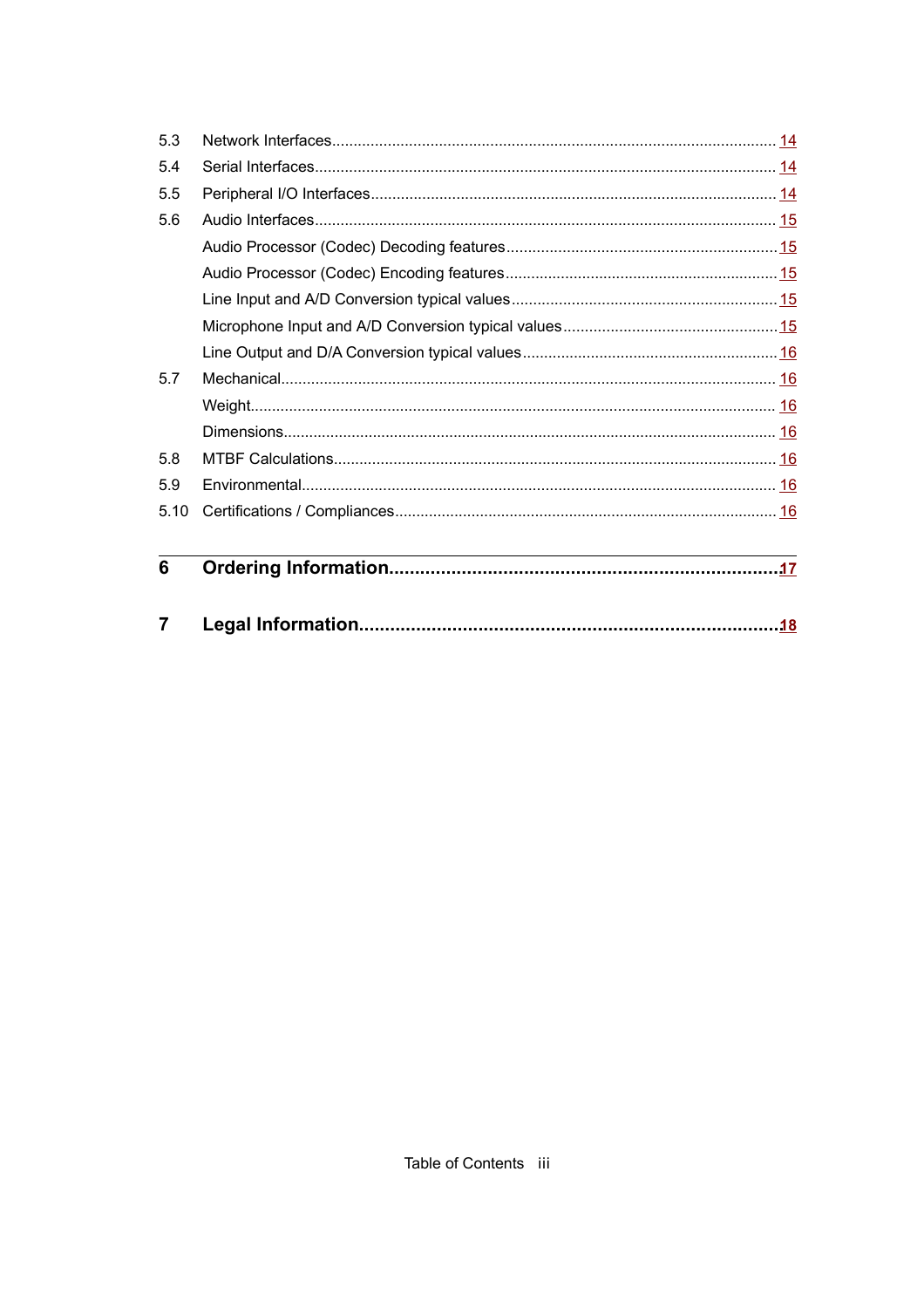## <span id="page-3-4"></span>**1 Introduction**

#### <span id="page-3-3"></span>**1.1 About this document**

This Preliminary Development Specification aims at giving insight to detailed technical aspects of the Barix IP AUDIO MODULE 302 and complements the information given in the product sheet.

#### <span id="page-3-2"></span>**1.2 Additional documents**

As several different ABCL programs and different standard firmware packages can be used with the Barix IP AUDIO MODULE 302, the process of loading or updating a software is covered in individual documents.

For information about the loading and configuration of the loaded firmware please refer to the corresponding software user manual and firmware technical documentation.

#### <span id="page-3-1"></span>**1.3 About the IP AUDIO MODULE 302**

The IP AUDIO MODULE 302 enables manufacturers of traditional audio devices to add network capabilities to their products.



#### <span id="page-3-0"></span>**1.4 Hardware features**

The Barix IP AUDIO MODULE 302 feature:

- High quality, multi standard audio encoding and decoding in formats:
	- G.711, G.722, PCM linear, Ogg Vorbis, MP3, AAC+ decoding
- Acoustic echo cancellation (AEC) for G.711 and G.722
- Stereo Line in and outputs
- Microphone input (coil, powered or passive capacitive, balanced or unbalanced)
- I<sup>2</sup>S output (Inter-IC Sound)
- Integrated CPU / MAC / IO controller
- 10/100Mbit Ethernet port (with PHY)
- 2 KB EEprom for configuration store
- 2 MB Flash memory for application and web server content
- **TTL level UART**
- USB1.1 interface
- Dallas 1-wire interface (e.g. for Real Time Clock)
- 4 GPIOs
- Small form factor
- Low Power consumption, runs off a single +3.3Volt DC power source
- 2 mounting holes (0.106"/2.7mm) for fixation of IP Audio Module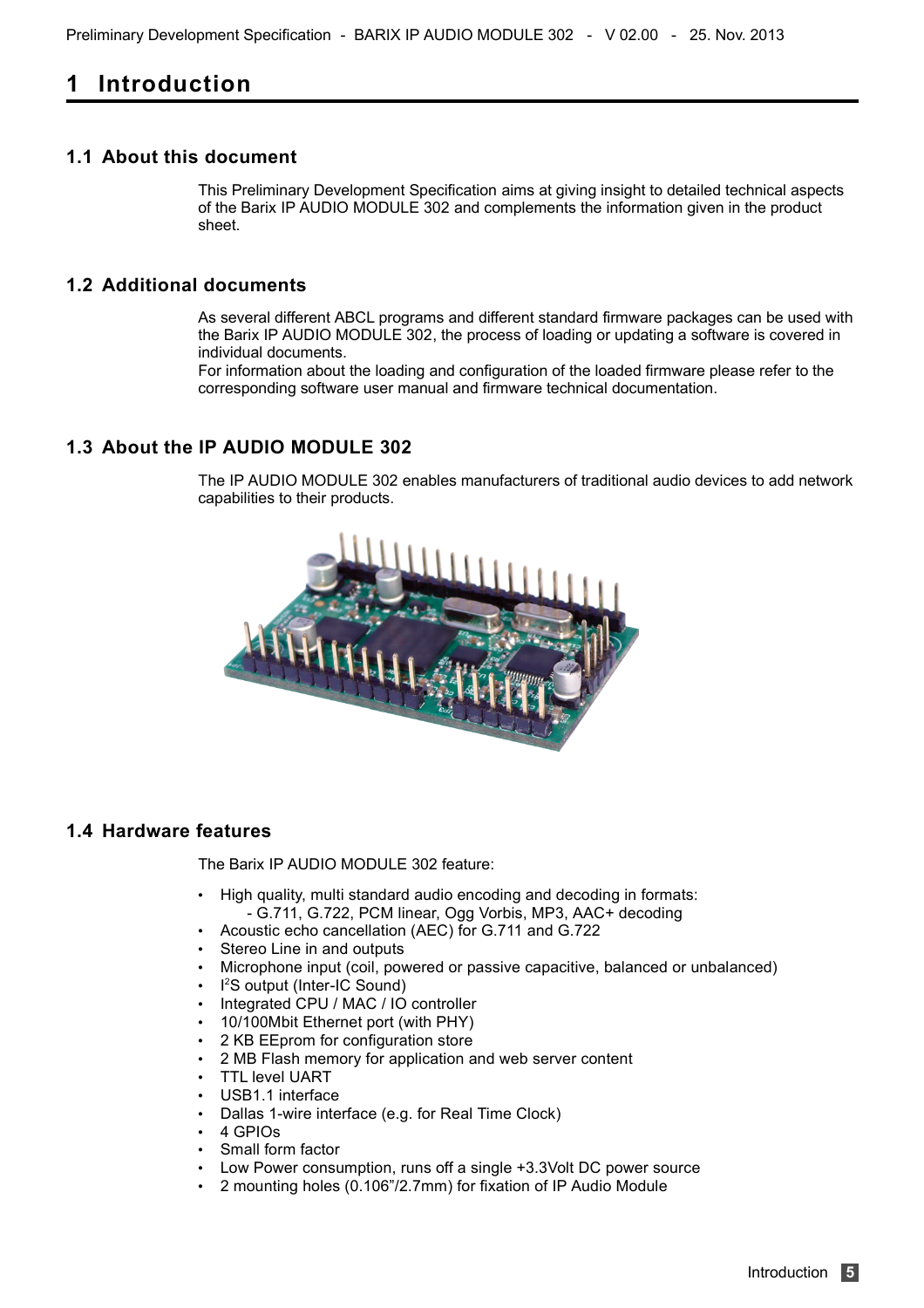#### <span id="page-4-1"></span>**1.5 Evaluation of the Barix IP Audio Module**

Barix recommends the Barix Instreamer for evaluation purposes prior to development of an own carrier board.

The Barix Instreamer can be powered by 5 VDC (standard microUSB) and features LAN and RS-232 interfaces, headphones output and audio inputs, a reset input and two status LEDs. For evaluating full duplex applications the line inputs and the headphone out can be used.

#### <span id="page-4-0"></span>**1.6 Available Applications and Firmware packages**

The Barix IP AUDIO MODULE 302 can be loaded with different firmware packages featuring:

- Embedded and robust operating system with fully routable IP stack
- IP standard based protocols (TCP/IP, UDP, HTTP, ICMP, SNMP)
- Supports BootP, DHCP, Auto IP and IPzator
- Integrated web server for configuration, control, update and streaming functions
- Documented Application Programming Interface (API)
- Highly customizable User Interface (HTML) with development kit
- Special software features in OEM versions on request

Standard firmware packages as well as ABCL applications can be downloaded from the Barix website.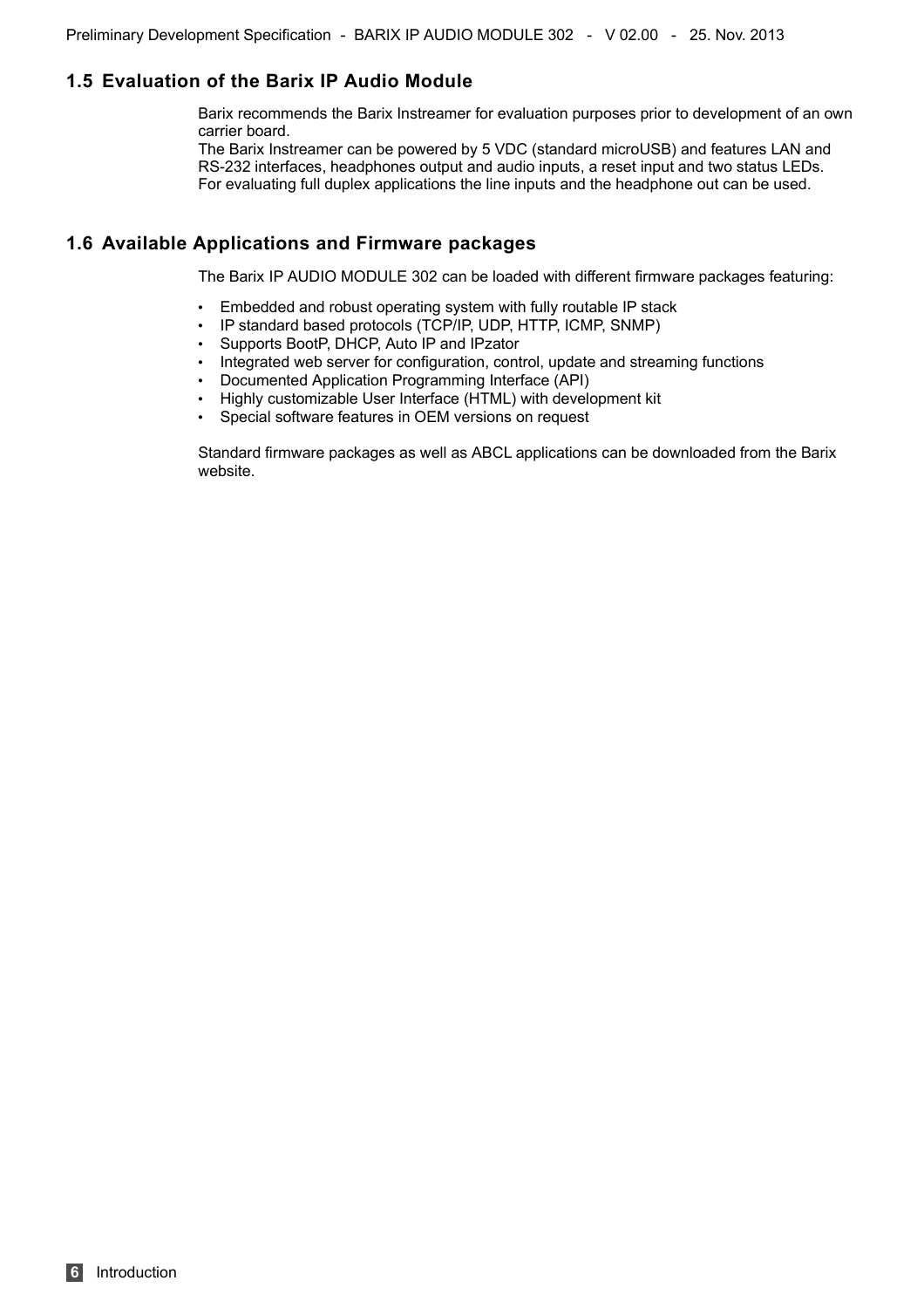## <span id="page-5-1"></span>**2 Hardware**

#### <span id="page-5-0"></span>**2.1 Mechanical drawing**

The Barix IP AUDIO MODULE 302 provides four, standard 2,54mm spacing, single row pin headers and can be therefore plugged onto the target connector or motherboard.

For mechanical fixation, the board provides two 2.7mm mounting holes for 2.5mm screws. The total size is 56.1mm +/-0.2 by 33.0mm +/-0.2.

Maximum component height is 5.6mm. Using standard distance bolts of 6mm a total height of 9mm above the carrier board can be achieved when mounted on a carrier board by means of soldering the pin headers into holes of the carrier board directly.

Using single row female headers (counterpart to pin headers) the height will increase and must be measured by the integrator (our experience in production shows a minimal height of 11.5mm above the carrier board without using distance bolts and 12mm using 9mm distance bolts). Although the total height is increased, the advantage of being able to replace a module should be considered.



The above drawing shows the component side which faces down onto the carrier PCB.

Dimensions are metric (mm)

Drawing is not to scale

Tolerance of PCB dimension is +-0.2mm, others 0.1mm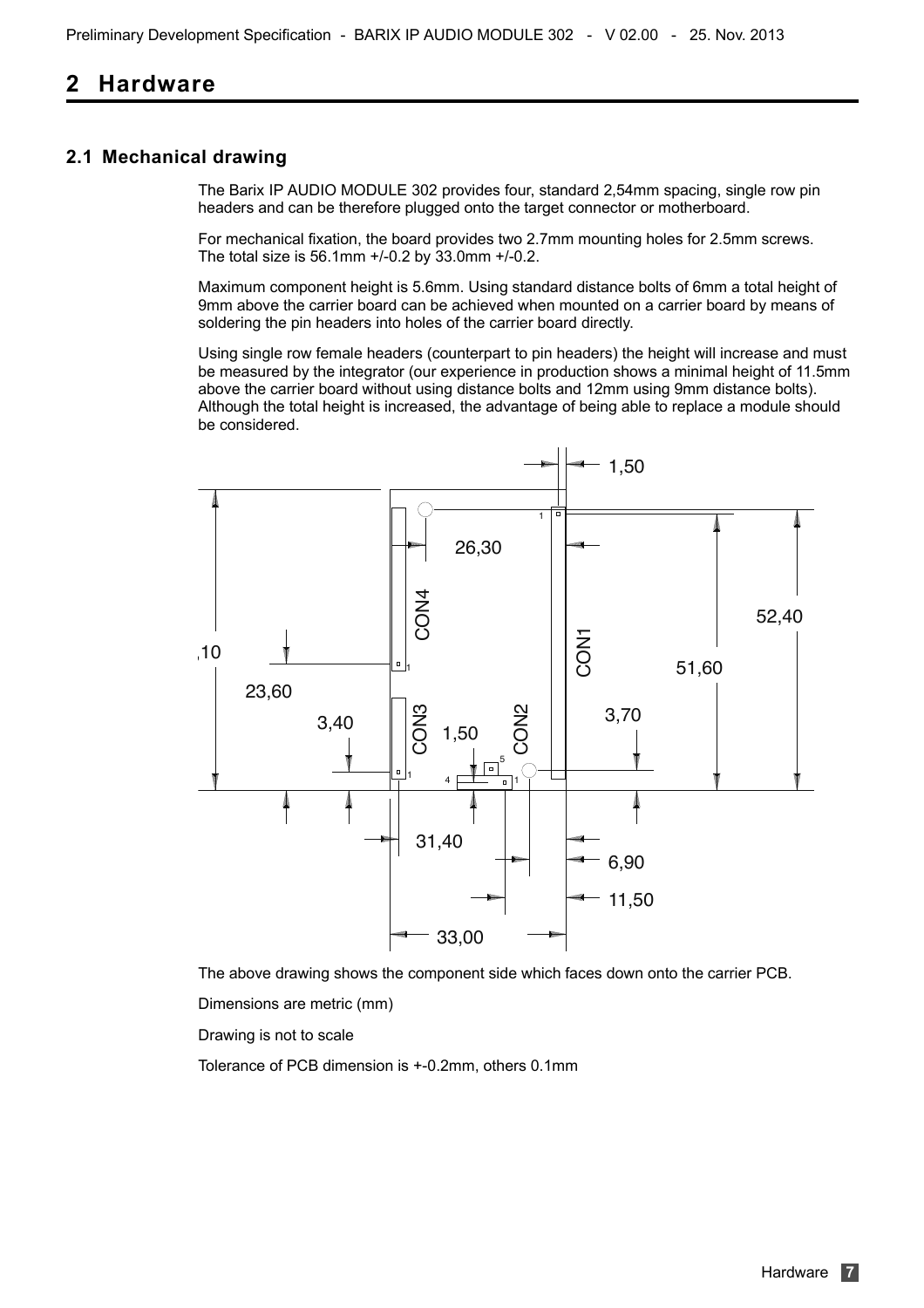Preliminary Development Specification - BARIX IP AUDIO MODULE 302 - V 02.00 - 25. Nov. 2013

#### <span id="page-6-3"></span>**2.2 Block diagram**



#### <span id="page-6-2"></span>**2.3 Network Interfaces**

#### **1 x PHY (TP), 2 ETH Status LEDs**

The Barix IP AUDIO MODULE 302 is equipped with one on-chip physical layer (PHY) Ethernet interface (10/100MBit, full / half duplex, auto negotiation) which supports either a twisted pair port.

Four pins (LED.0 to .3) can be used to attach dual color Ethernet status LEDs.

#### <span id="page-6-1"></span>**2.4 Serial Interfaces**

#### **UART (TTL level, TX, RX, RTS, CTS), 1 x USB 1.1**

The serial port UART0 can be used to build serial standard interfaces like RS-232 or RS-485 by attaching external driver chips. Special serial framing (9bit protocols, bi-phase encoding etc) or speeds (up to 1MBit) can be implemented for OEM versions.

One USB 1.1 standard interface is provided on connector J1 for memory use (up to 4 GB, FAT 12 or FAT 16 formatted).

#### <span id="page-6-0"></span>**2.5 Digital Audio**

#### **I <sup>2</sup>S output (Inter-IC Sound)**

The  $1^2$ S output interface can be used to drive  $1^2$ S capable devices.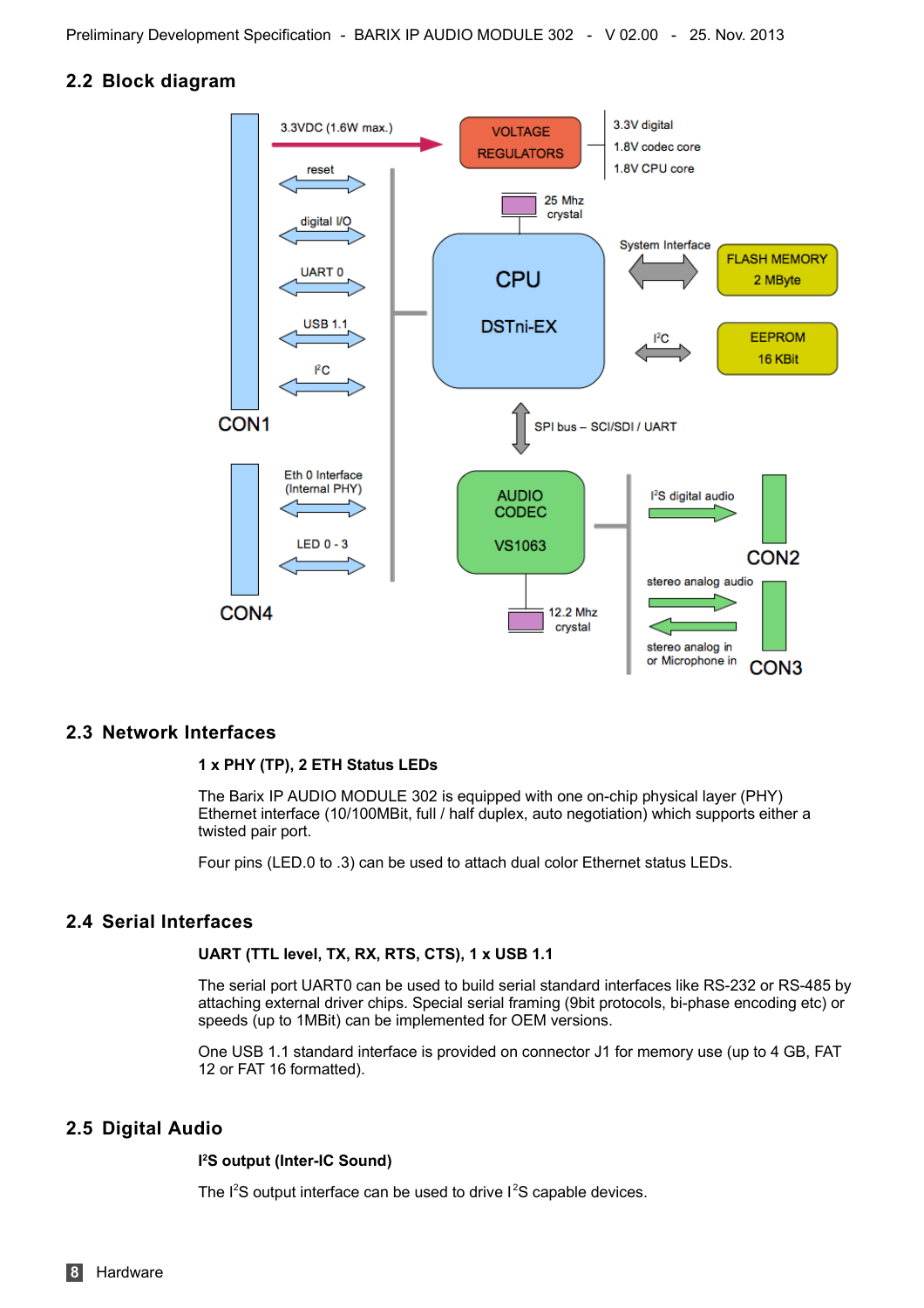#### <span id="page-7-2"></span>**2.6 Analog Audio**

#### **1 x Stereo Output (L&R), 1 x Microphone Input (balanced/unbalanced) or 1 x Stereo Input**

Three analog audio interfaces are provided on the Barix IP Audio Module of which two can be used concurrently (audio input can be selected to be either stereo input or microphone input).

The stereo output can be used to connect to analog amplifiers or directly to headphones (30 Ohm). The stereo inputs allow for the connection of analog audio sources with Line level outputs.

The microphone (differential inputs, self-biasing) supports the use of a wide selection of microphones (dynamic, capacitive, FET amplified). The positive microphone input pin is shared with the left line input so either Mic or Line In can be selected at a time.

#### <span id="page-7-1"></span>**2.7 Peripheral I/O**

#### **7 x GPIO**

Of the seven 3.3VDC digital general purpose I/Os available on the IP AUDIO MODULE 302 four can be used freely by OEM software as either input or output while three I/Os are reserved for designated functions (see below). When configured as input (default) the I/O is internally pulled up to 3.3 VDC and tolerate up to 5 VDC Logic Level.

When configured as output the I/O supplies 3.3VDC (4 mA max).

Reserved functions:

- One I/O pin is used as a hardware input for the Reset button
- Two I/O pins serve as a user interface for driving status LEDs (green and red)

#### <span id="page-7-0"></span>**2.8 Power supply**

#### **1 x VIN, 5 x DGND, 1 x AGND**

One connector pins is provided to power the Barix IP Audio Module from a single +3.3 Volt DC power source. One ground pin for power and 4 ground pins for the digital interfaces are provided.

The maximum power consumption is 1.6 Watt.

A separate ground is provided for the audio interfaces.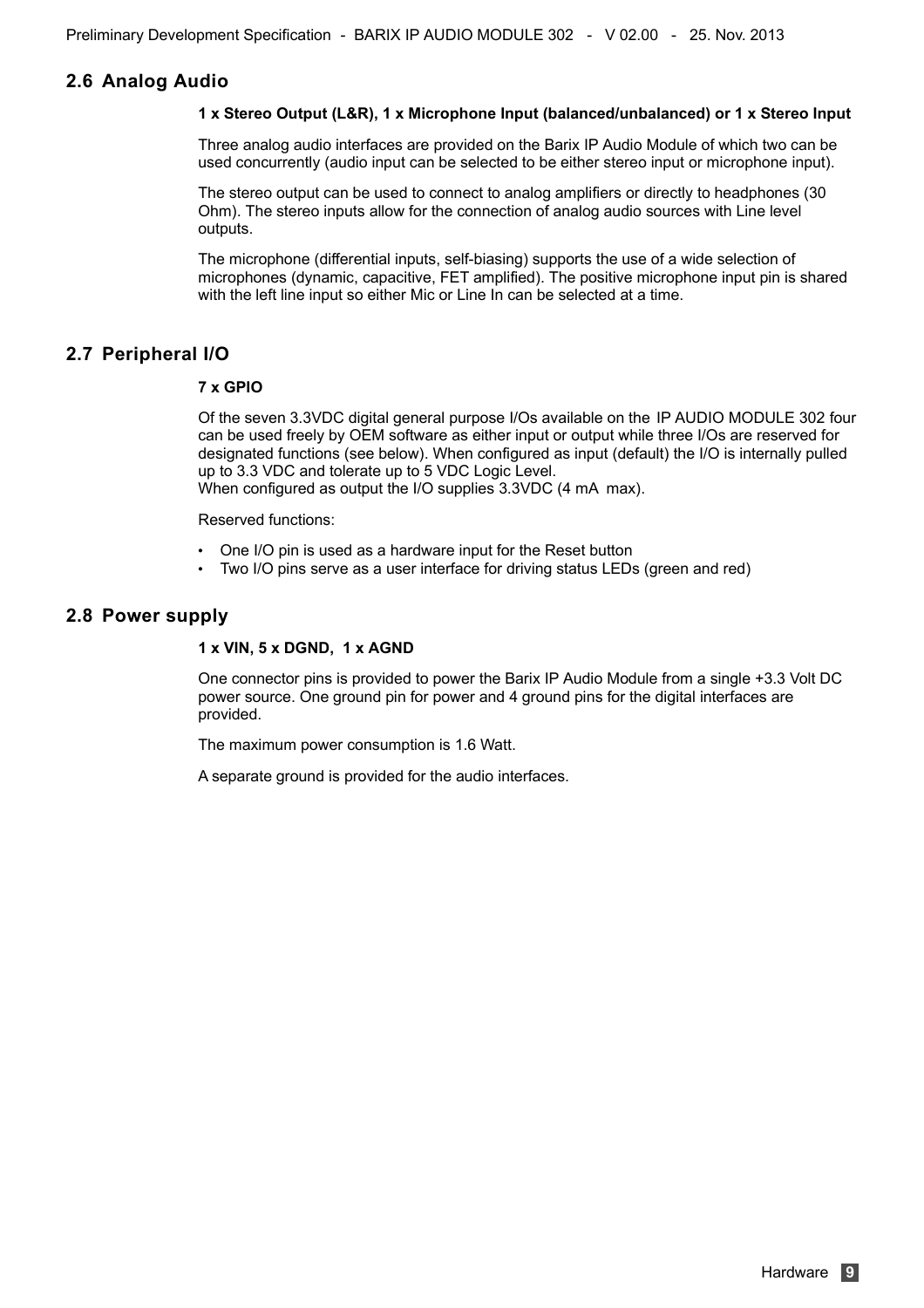Preliminary Development Specification - BARIX IP AUDIO MODULE 302 - V 02.00 - 25. Nov. 2013

## <span id="page-8-5"></span>**Connectors**

#### <span id="page-8-4"></span>**3.1 Connector placement**

For connector placement (and type) please refer to the mechanical drawing in previous chapter.

#### <span id="page-8-3"></span>**3.2 Connector pin out**

#### <span id="page-8-2"></span>**CON1 pin out (GPIO, UART, USB, I <sup>2</sup>C)**

| Pin#           | <b>Name</b>      | <b>Type</b>  | Description (usage)                                                   |
|----------------|------------------|--------------|-----------------------------------------------------------------------|
| 1              | -RST             | D            | Active low Reset I/O (Hardware reset from power surveillance)         |
| $\overline{2}$ | TMR.0            | I/B          | Timer 0 external input / PIO #11 (GPIO)                               |
| 3              | <b>DGND</b>      | P            | Digital Ground                                                        |
| 4              | <b>PIO30</b>     | <sub>R</sub> | DSTni EX PIO #30 (GPIO / Relay 1 on Exstreamer 110)                   |
| 5              | <b>PIO29</b>     | B            | DSTni EX PIO #29 (GPIO)                                               |
| 6              | <b>PIO25</b>     | B            | DSTni EX PIO #25 (Red status LED)                                     |
| $\overline{7}$ | <b>PIO24</b>     | B            | DSTni EX PIO #24 (Green status LED)                                   |
| 8              | <b>PIO17</b>     | <sub>R</sub> | DSTni EX PIO #17 (GPIO/1-wire*)                                       |
| 9              | PIO <sub>8</sub> | B            | DSTni EX PIO #8 (Button for Reset/Factory defaults/Bootloader)        |
| 10             | <b>DGND</b>      | P            | Digital Ground                                                        |
| 11             | <b>VIN</b>       | P            | Audio module input Voltage 3.3 VDC                                    |
| 12             | CTS.0            |              | UART 0 flow control input                                             |
| 13             | RTS.0            | O            | UART 0 flow control output                                            |
| 14             | RXD.0            |              | UART 0 receive data                                                   |
| 15             | TXD.0            | O            | UART 0 transmit data                                                  |
| 16             | <b>DGND</b>      | P            | Digital Ground                                                        |
| 17             | USB-             | B            | USB 1.1 Host Interface negative                                       |
| 18             | USB+             | B            | USB 1.1 Host Interface positive                                       |
| 19             | <b>I2CCLK</b>    | B            | I <sup>2</sup> C Clock (Connected internally / Internal testing only) |
| 20             | <b>I2CDAT</b>    | B            | I <sup>2</sup> C Data (Connected internally / Internal testing only)  |

Type: O=Output, I=Input, P=Power, B=bidirectional, D = Open Drain (pull-up resistor on module)

\* During initialization PIO#17 is pulled down (to GND) for 500usec in order to detect attached 1-wire devices ! Nevertheless it can be used as a push button input (to GND), as a logic input (needs a current limiting resistor) or as an active high logic output (needs a 2K7 pull down resistor).

#### <span id="page-8-1"></span>**CON2 pin out (I<sup>2</sup>S output)**

| Pin# | <b>Name</b> | <b>Type</b> | Description (usage)                  |
|------|-------------|-------------|--------------------------------------|
|      | <b>SOC</b>  |             | I <sup>2</sup> S serial clock output |
|      | SOD         |             | I <sup>2</sup> S serial data output  |
|      | SOI         |             | <sup>2</sup> S frame indication      |
|      | <b>DGND</b> | D           | Digital Ground                       |
|      | <b>MCLK</b> |             | Digital interface master clock       |

Type: O=Output, P=Power

#### <span id="page-8-0"></span>**CON3 pin out (analog audio input and output)**

| Pin#          | <b>Name</b> | Type | Description (usage)                                                        |
|---------------|-------------|------|----------------------------------------------------------------------------|
|               | MICI-       | AI   | Mic balanced negative input (unbal. Mic / line: connect 1uF to GND)        |
| $\mathcal{P}$ | MICI+/INL   | AI   | Mic positive input or Left channel audio input (for line see remark above) |
| 3             | AGND        | P    | Audio Ground                                                               |
| 4             | <b>INR</b>  | AI   | Right channel audio input                                                  |
| 5             | OUTL        | AO.  | Left channel audio output                                                  |
| 6             | <b>OUTR</b> | AO   | Right channel audio output                                                 |

Type: AI=Audio Input, AG=Audio Ground (centrally connected to DGND), AO=Audio Output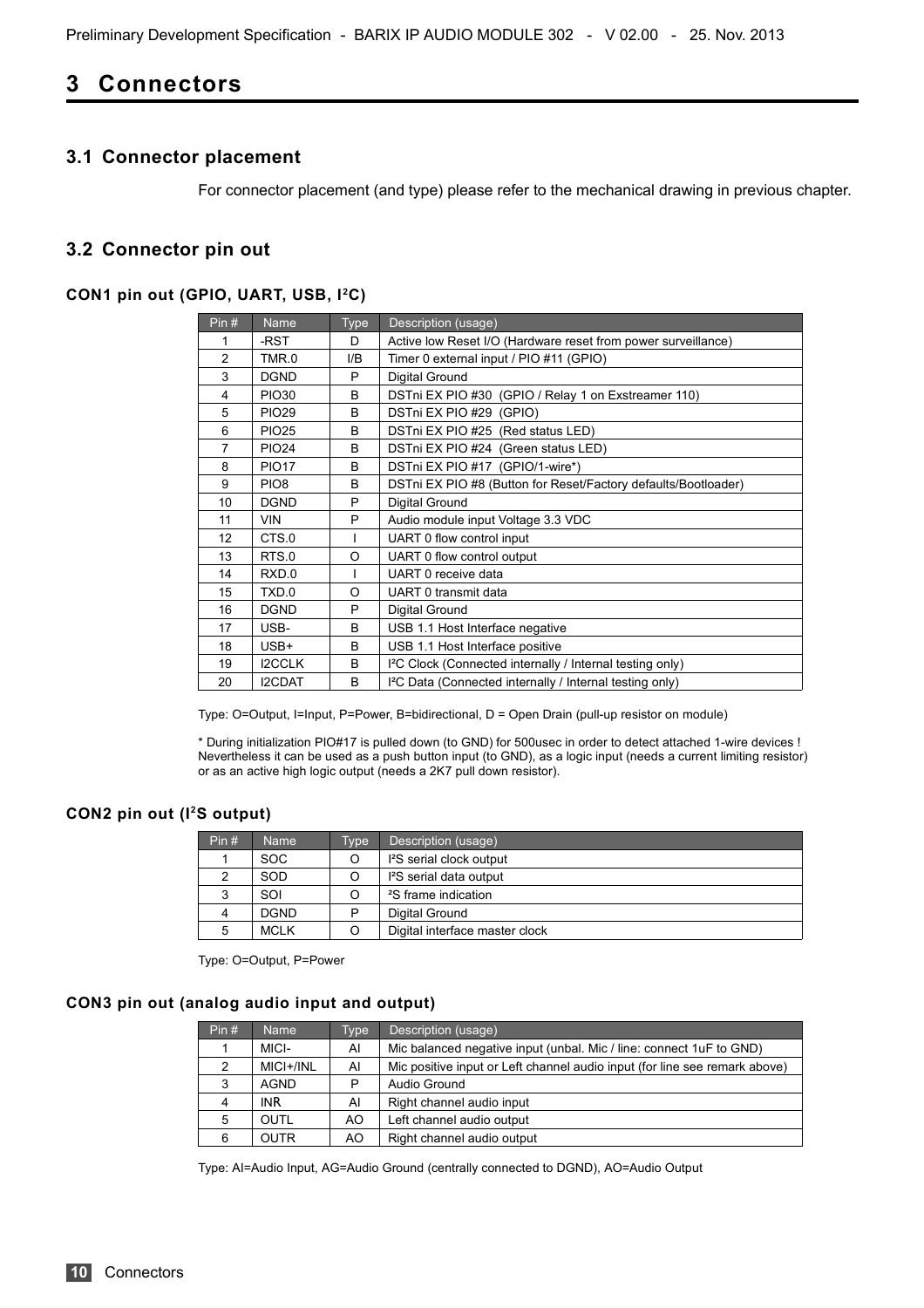#### <span id="page-9-0"></span>**CON4 pin out (network)**

| Pin# | Name.            | <b>Type</b> | Description (usage)               |
|------|------------------|-------------|-----------------------------------|
|      | TX+              | O           | PHY level positive Transmit       |
| 2    | <b>TXCT</b>      | R           | Transmit Transformer center Tap   |
| 3    | TX-              | O           | PHY level negative Transmit       |
| 4    | <b>DGND</b>      | P           | Digital Ground                    |
| 5    | RX-              |             | <b>PHY level negative Receive</b> |
| 6    | <b>RXCT</b>      | R           | Receive Transformer center Tap    |
| 7    | $RX+$            |             | PHY level positive Receive        |
| 8    | <b>DGND</b>      | P           | Digital Ground                    |
| 9    | LED <sub>3</sub> | $\Omega$    | see DSTni EX manual               |
| 10   | LED.2            | O           | see DSTni EX manual               |
| 11   | LED.1            | O           | see DSTni EX manual               |
| 12   | LED.0            | O           | see DSTni EX manual               |

Type: O=Output, I=Input, P=Power, R = Reference level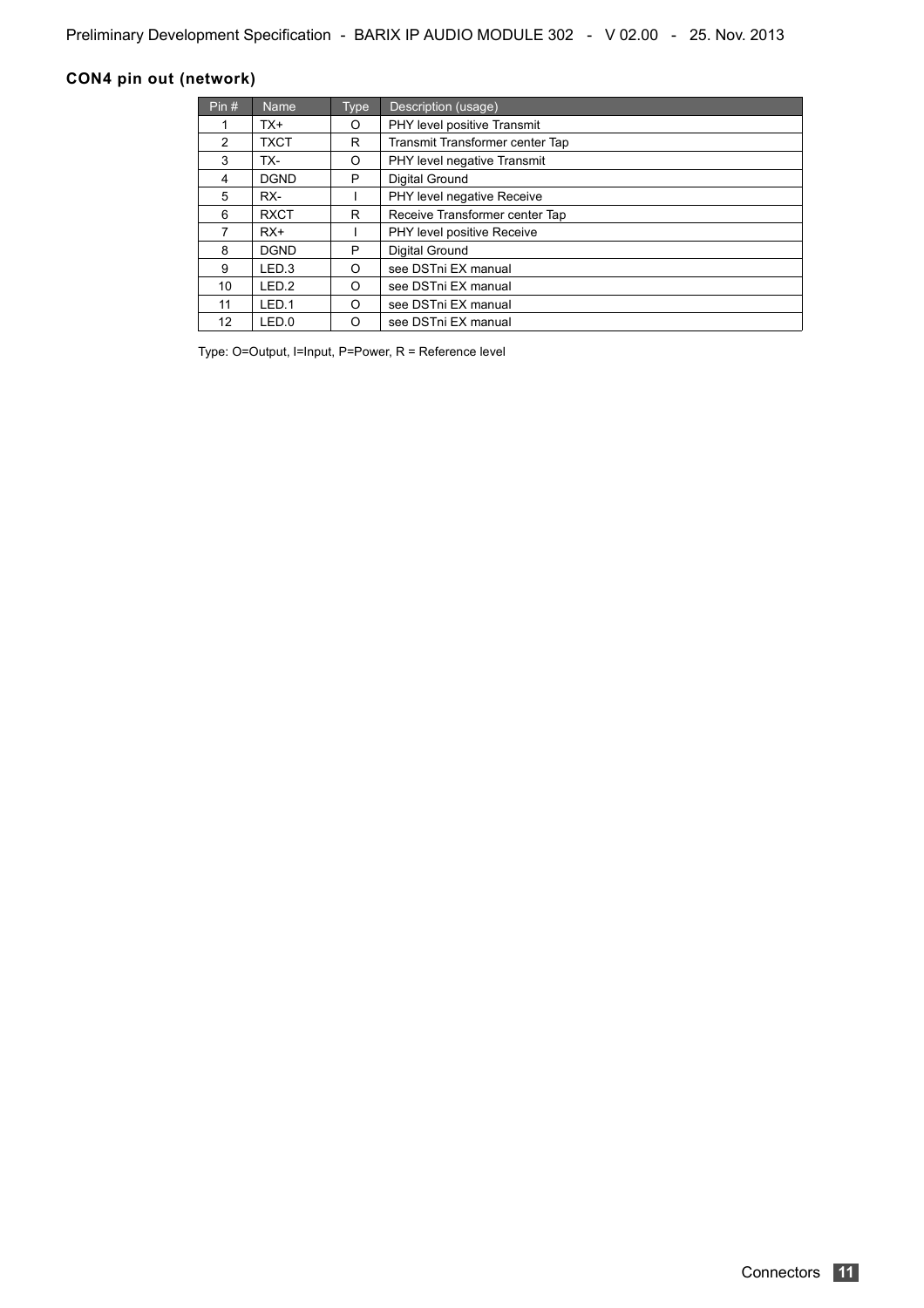## <span id="page-10-1"></span>**4 Layout Guidelines**

#### <span id="page-10-0"></span>**4.1 General rules**

- A low ESR Capacitor of 10uF to 47uF in parallel to a low loss ceramic 100nF capacitor is recommended as power supply bypass close to the Barix Audio Module's power supply pins.
- All available ground pins of the Barix Audio Module should be attached to their respective ground domain.
- Avoid any connection of ground domains on the Carrier PCB as the ground interconnection exists centrally on the Barix Audio Module already.
- Avoid signal trace routing crossing domain borders (see graphic on next page).
- Restricted Area A must not contain any high current switching circuitry nor any components creating magnetic flux (see graphic on next page).
- Flood unused PCB areas with copper and connect those planes to it's respective ground.
- Designers should use good PCB layout techniques suited for high speed bidirectional data bus design when the USB signal run is more than a few cm in length
- The USB signal lines should be of equal electrical length and track width for their entire length
- The USB signal lines include provision for termination resistors (to DGND). The exact value of the terminations may need to be checked or confirmed by a designer and are in the vicinity of 15 Kilo-Ohms (+/- 5%). These termination resistors should be close to either the USB socket or the IPAM connector.
- A more complex (capacitive) termination may be needed under some circumstances.
- Any unused pins can be left open to save power consumption (no pull-up or pull-down needed).
- Any unused audio pins can be left open. Only exception is the need of a 1uF capacitor on MICI- (CON3 pin 1) to ground when using as unbalanced Mic input or when using Line in.
- When planning on variations of carrier PCBs consider a filter consisting of a resistor/ inductivity and a capacitor (close to the target devices connector) for audio inputs and outputs:
	- For audio inputs always place a filter capacitor (Ci, see schematic below) to ground just after the above mentioned resistor/ inductivity (towards the IPAM connector). For unused audio connectors inputs simply do not populate the resistor/inductivity. Calculate the values for this R-C filter according to your use (desired cut-off frequency versus impedance).
	- For audio outputs always place a filter capacitor (Co, see schematic below) to ground just after the above mentioned resistor/ inductivity (towards the IPAM connector) and populate the resistor/inductivity. Calculate the values for this R-C filter according to your use (desired cut-off frequency versus impedance).
- Although all audio inputs are DC-decoupled consider the use of current limiting resistors in the audio signal path close to the devices connectors. It is a good procedure to also limit the max input voltage to 3.3 volts using zener diodes (ZDi) right after the resistor.

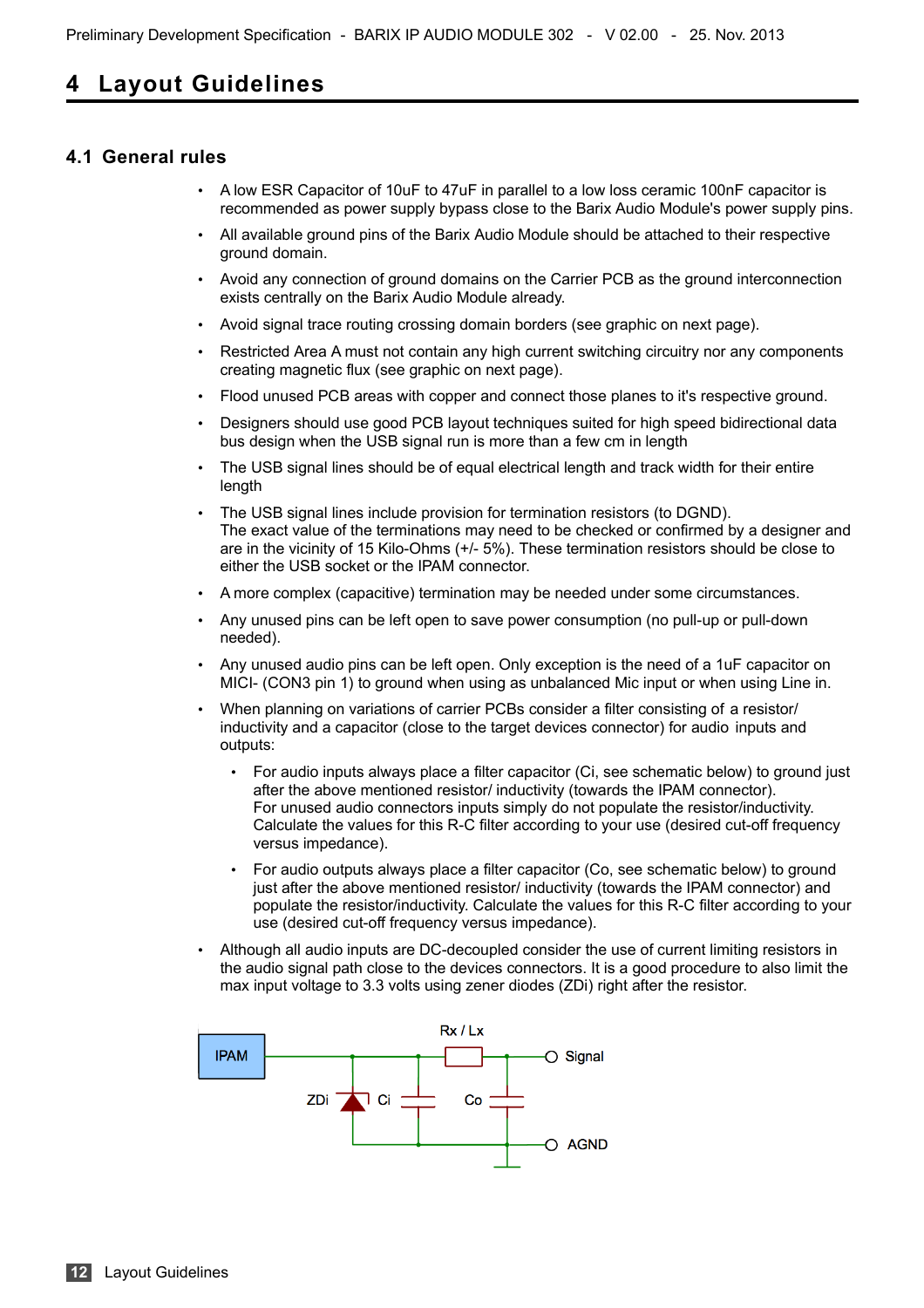<span id="page-11-0"></span>**4.2 Carrier PCB Power and Signal Domains**



Relevant excerpt from previous chapter "General Rules":

- All available ground pins of the Barix Audio Module should be attached to their respective ground domain.
- Avoid any connection of ground domains on the Carrier PCB as the ground interconnection exists centrally on the Barix Audio Module already.
- Avoid signal trace routing crossing domain borders (see graphic above).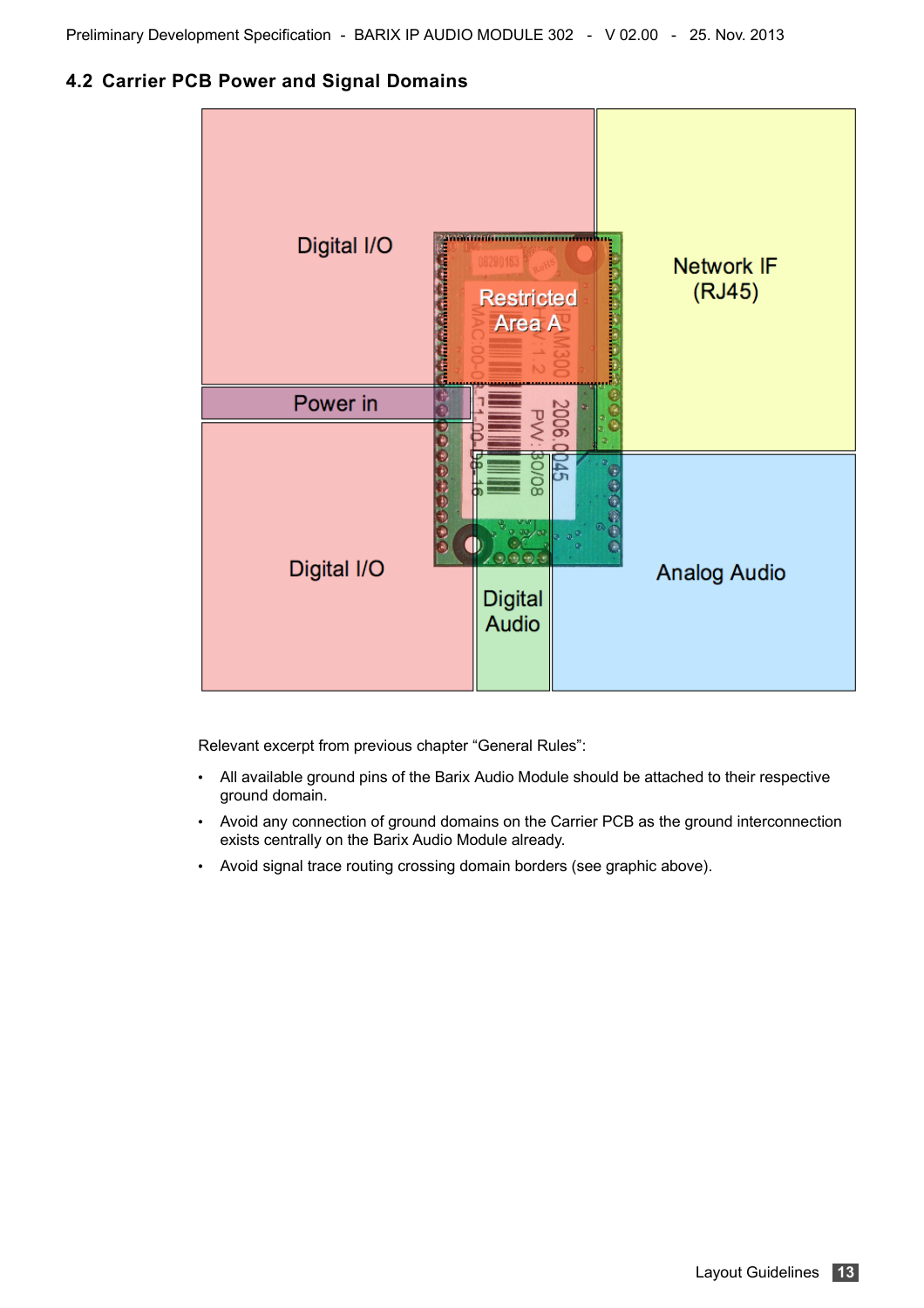## <span id="page-12-2"></span>**5 Technical data**

## <span id="page-12-1"></span>**5.1 Power supply input**

| <b>Parameter</b>                          | <b>Min</b> | <b>Max</b> | Unit |
|-------------------------------------------|------------|------------|------|
| Supply voltage (Nominal)                  | っっ         | 3.4        |      |
| Supply voltage (Absolute Maximum Ratings) | 3.14       | 3.47       |      |
| Power consumption max.                    |            |            | w    |

## <span id="page-12-0"></span>**5.2 CPUs / Memory**

| <b>Parameter</b>            | <b>Details</b>                                                         |
|-----------------------------|------------------------------------------------------------------------|
| Central processor unit      | Lantronix DSTni-EX, 256 KB zero wait state static RAM                  |
| Firmware & Application      | 2MB Flash ROM (approx. 1700KB free for user data, varying depending on |
| Memory                      | loaded firmware)                                                       |
| <b>Configuration Memory</b> | 2KB EEprom                                                             |

#### <span id="page-12-5"></span>**5.3 Network Interfaces**

| <b>Parameter</b> | <b>Details</b>                                    |
|------------------|---------------------------------------------------|
| Ethernet type    | 10/100 Base (integrated PHY)                      |
| Functionality    | 10/100 Mbit, full / half duplex, auto negotiation |
| Status display   | Link / Activity LED                               |
| Protocols        | TCP/IP, UDP, RTP, SIP, DHCP                       |

#### <span id="page-12-4"></span>**5.4 Serial Interfaces**

| <b>Parameter</b> | COM 1 (UART 0)                                                       |
|------------------|----------------------------------------------------------------------|
| Signals          | RxD, CTS both TTL 3.3 VDC, TxD, RTS both TTL 3.3VDC (VH min. 2.4 VDC |
|                  | @ 2 mA max.), GND                                                    |
| Baud rates       | 300  230400                                                          |
| Data bits        | 7 or 8                                                               |
| Parity           | No, Even, Odd                                                        |
| Stop bits        | 1 or 2                                                               |
| Flow control     | No, XON/XOFF                                                         |

## <span id="page-12-3"></span>**5.5 Peripheral I/O Interfaces**

| <b>Parameter</b>                      | <b>Min</b> | <b>Max</b> | Unit       |
|---------------------------------------|------------|------------|------------|
| <b>VIL Input Low Voltage</b>          | $-0.3$     | 0.8        | <b>VDC</b> |
| VIH Input High Voltage                | 2.0        | 5.5        | VDC        |
| VOL Output low voltage @IOL max 4 mA  |            | 0.4        | VDC        |
| VOH Output high voltage @IOH max 4 mA | 2.4        | 3.3        | VDC        |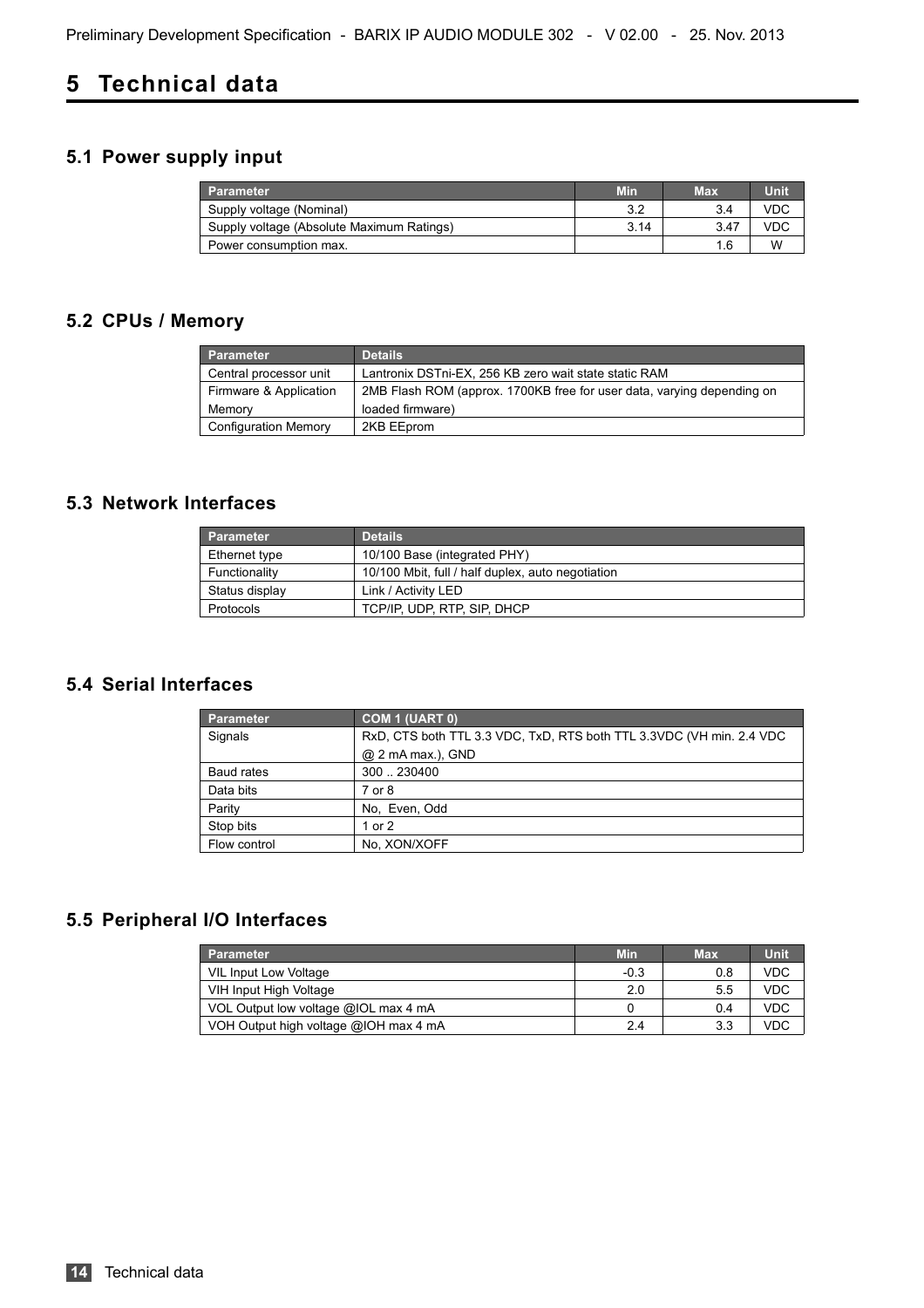#### <span id="page-13-4"></span>**5.6 Audio Interfaces**

#### <span id="page-13-3"></span>**Audio Processor (Codec) Decoding features**

| <b>Format</b>                      | Sampling rate / Bit rate & type                                    |
|------------------------------------|--------------------------------------------------------------------|
| PCM 16bit linear                   | 8.48 kHz                                                           |
| PCM 8bit logarithmic (uLaw / aLaw) | 8.48 kHz                                                           |
| G.722                              | 16 kHz                                                             |
| Ogg Vorbis                         | 48 kHz / 500 kbps                                                  |
| MPEG1 & MPEG2 Layer 3 (MP3)        | 8 to 48 kHz / 32.320 kbps, constant bitrate (CBR) and variable bit |
|                                    | rate (VBR)                                                         |
| HE-AAC $v2$ (AAC+) <sup>1</sup>    | 8 to 48 kHz / up to 576 kbps, with or without Spectral Band        |
|                                    | Replication (SBR), with or without Parametric Stereo (PS)          |

*1 requires separate licensing by OEM* 

#### <span id="page-13-2"></span>**Audio Processor (Codec) Encoding features**

| Format                                   | Sampling rate / Bit rate & type                                    |
|------------------------------------------|--------------------------------------------------------------------|
| PCM 16bit linear                         | 8.48 kHz                                                           |
| PCM 8bit logarithmic (uLaw / aLaw)       | 8.48 kHz                                                           |
| G.722                                    | 16 kHz                                                             |
| Ogg Vorbis <sup>1</sup>                  | 48 kHz / 500 kbps                                                  |
| MPEG1 & MPEG2 Layer 3 (MP3) <sup>1</sup> | 8 to 48 kHz / 32192 kbps, constant bit rate (CBR) and variable bit |
|                                          | rate (VBR)                                                         |

*1 in a future firmware release*

#### <span id="page-13-1"></span>**Line Input and A/D Conversion typical values**

| <b>Parameter</b>                                   | <b>Value</b> | <b>Unit</b>      |
|----------------------------------------------------|--------------|------------------|
| Input clipping level (input gain set to 0 dB)*     | 0.78         | V <sub>RMS</sub> |
|                                                    | 2.21         | $V_{PP}$         |
|                                                    | 0.06         | dBu              |
| Analog input impedance                             | 2000         | Ω                |
| Frequency response (-3dB) @ 48 kHz sample rate PCM | 20.22750     | Hz               |
| Signal-to-noise ratio (SNR)                        | 87           | dB               |
| Dynamic Range (16 bit theoretical)                 | 96           | dB               |
| Total Harmonic Distortion (THD @ -3dBFS)           | 0.02         | %                |
| Interchannel Isolation (Stereo Cross Talk)         | -87          | dB               |

*\* Software selectable input gain from -3db to +19.5dB in 1.5 dB steps*

#### <span id="page-13-0"></span>**Microphone Input and A/D Conversion typical values**

| <b>Parameter</b>                                                    | Value    | <b>Unit</b>     |
|---------------------------------------------------------------------|----------|-----------------|
| Input clipping level (at input gain 0 dB and microphone gain 21dB)* | 0.111    | $V_{\text{PP}}$ |
|                                                                     | $-26.9$  | dBu             |
| Analog input impedance (differential)                               | 18       | kΩ              |
| Frequency response (-3dB) @48 kHz sample rate PCM                   | 21.22750 | Hz              |
| Analog line input signal-to-noise ratio (SNR)                       | -73      | dB              |
| Dynamic Range (16 bit theoretical)                                  | 96       | dВ              |
| Input Total Harmonic Distortion (THD @ -3dBFS)                      | 0.018    | %               |

*\* Software selectable input gain from -3db to +19.5dB in 1.5 dB steps in series with a software selectable microphone gain from +21db to +43.5dB in 1.5 dB steps*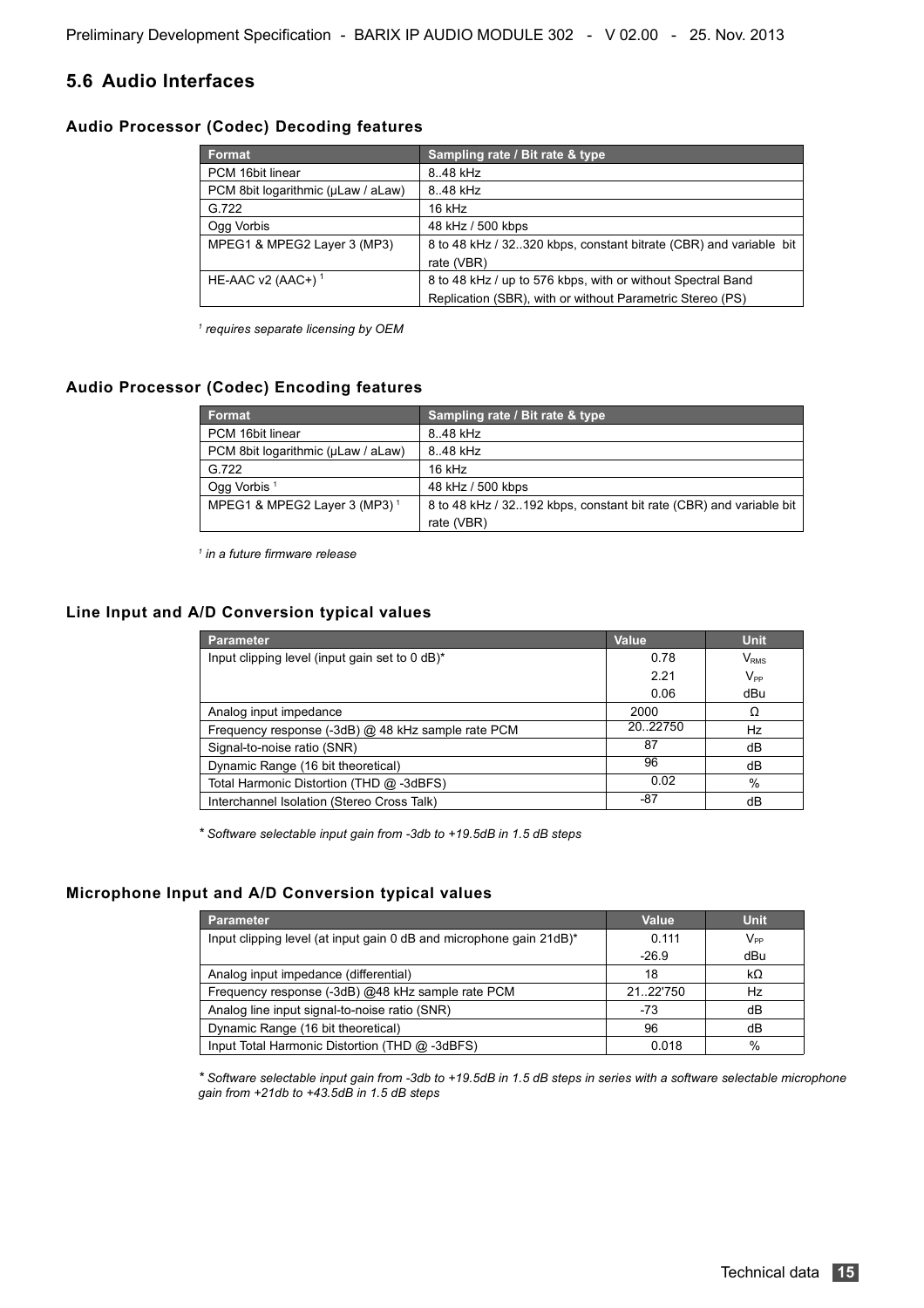#### <span id="page-14-6"></span>**Line Output and D/A Conversion typical values**

| <b>Parameter</b>                                    | <b>Value</b> | <b>Unit</b>      |
|-----------------------------------------------------|--------------|------------------|
| Full Scale Output Voltage (Peak-to-peak) unloaded * | 2.39         | $V_{\text{PP}}$  |
|                                                     | 0.844        | V <sub>RMS</sub> |
|                                                     | 0.745        | dBu              |
| Analog output impedance                             | 16           | Ω                |
| Frequency response (-3dB) @ 48 kHz sample rate PCM  | 20.21500     | Hz               |
| Output signal-to-noise ratio (SNR)                  | 94           | dB               |
| Dynamic Range (16 bit theoretical)                  | 96           | dB               |
| Output Total Harmonic Distortion (THD @ -3dBFS)     | 0.029        | %                |
| Interchannel Isolation (Stereo Cross Talk)          | -66          | dB               |

*\* Output level (software controllable) set to max.*

#### <span id="page-14-5"></span>**5.7 Mechanical**

#### <span id="page-14-4"></span>**Weight**

14 grams / 0.494 oz. Min. 950 000h acc. to MIL217F at 40°

#### <span id="page-14-3"></span>**Dimensions**

| <b>Parameter</b>                          | Length | <b>Height</b> | <b>Width</b> | <b>Unit</b> |
|-------------------------------------------|--------|---------------|--------------|-------------|
| <b>Complete Printed Circuit Board</b>     | 56.1   | 11.44         | 33.0         | mm          |
|                                           | 2.2    | 0.45          | 1.3          | inch        |
| Printed Circuit Board only                |        | 1.27          |              | mm          |
|                                           |        | 0.05          |              | inch        |
| Connector height above PCB component side |        | 8.9           |              | mm          |
|                                           |        | 0.35          |              | inch        |
| Connector height above PCB rear side      |        | 1.27          |              | mm          |
|                                           |        | 0.05          |              | inch        |
| Component height max above PCB            |        | 5.6           |              | mm          |
|                                           |        | 0.22          |              | inch        |

#### <span id="page-14-2"></span>**5.8 MTBF Calculations**

| Parameter                                                     | Value   | <b>Unit</b>  |
|---------------------------------------------------------------|---------|--------------|
| MTBF calculated according to                                  | MIL217F |              |
| <b>Calculated Supply Voltage</b>                              | 3.3     | <b>VDC</b>   |
| Calculated Temperature (ambient)                              | 25      | $^{\circ}$ C |
|                                                               | 77      | $\circ$ F    |
| Calculated Temperature (inside device, e.g. Barix Instreamer) | 40      | ಿ ೧          |
|                                                               | 104     | $^{\circ}$ F |
| Calculation for Ground Mobile Device                          | TRD     | hours        |
| Calculation for Ground Fix Device                             | 950000  | hours        |

#### <span id="page-14-1"></span>**5.9 Environmental**

| <b>Parameter</b>                          | Value     | <b>Unit</b>  |
|-------------------------------------------|-----------|--------------|
| <b>Operating Temperature Range</b>        | $0. + 60$ | $^{\circ}$ C |
|                                           | 32.140    | $^{\circ}$ F |
| Operating Humidity Range (non-condensing) | 0.70      | %            |
| Storage Temperature Range                 | $0. + 70$ | $^{\circ}$ C |
|                                           | 32.158    | $^{\circ}$ F |
| Storage Humidity Range (non-condensing)   | 0.70      | %            |

## <span id="page-14-0"></span>**5.10 Certifications / Compliances**

Complies with RoHS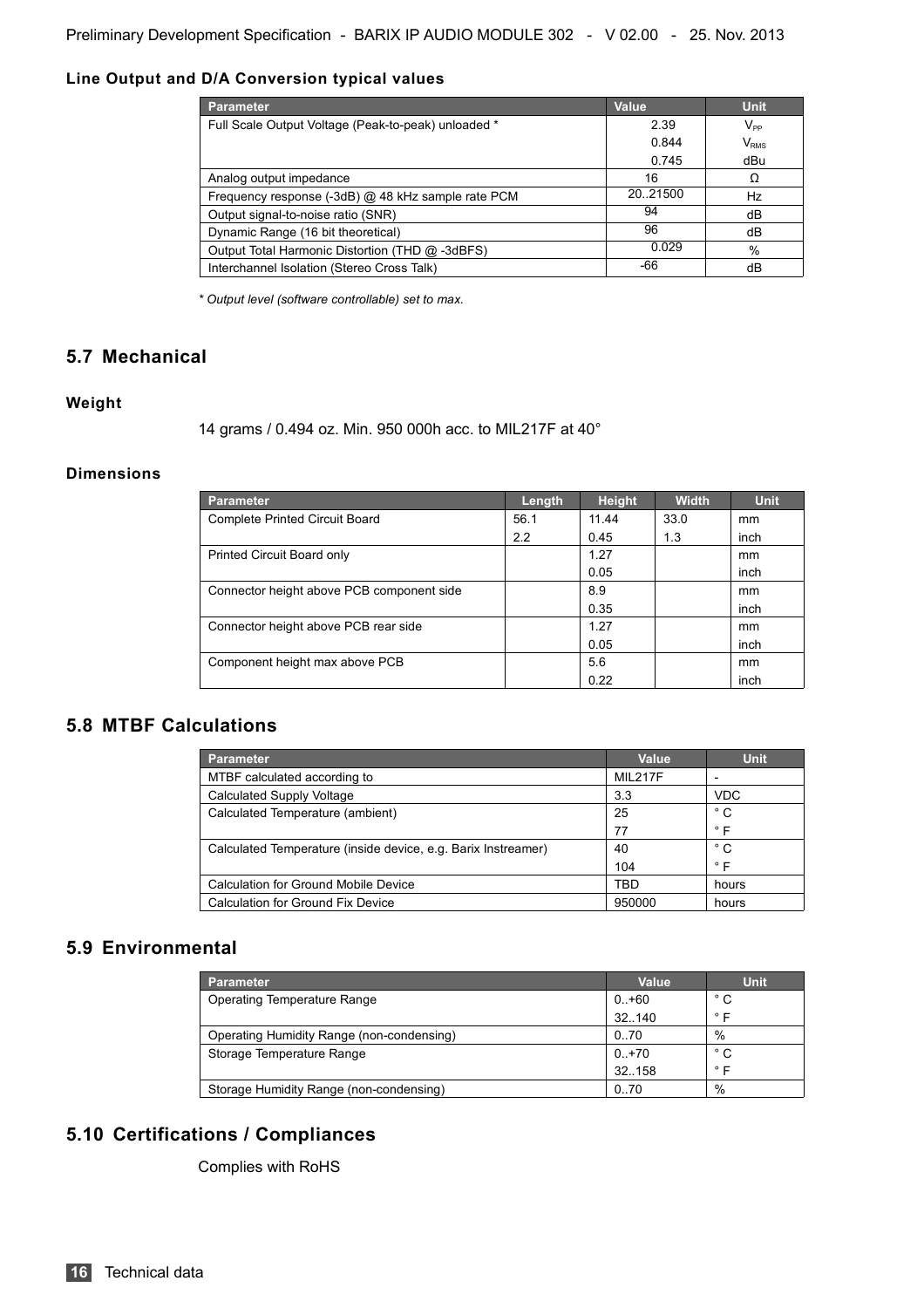## <span id="page-15-0"></span>**6 Ordering Information**

| <b>IPAM 302</b>                         | 2012.9129 |  |  |
|-----------------------------------------|-----------|--|--|
| Sold in quantities of 10, 200 and 1000. |           |  |  |
|                                         |           |  |  |
| Instreamer EU package                   | 2012.9121 |  |  |
| <b>Instreamer US package</b>            | 2012.9123 |  |  |
| Instreamer UK package                   | 2012.9124 |  |  |
| Instreamer noPSU package                | 2012.9125 |  |  |